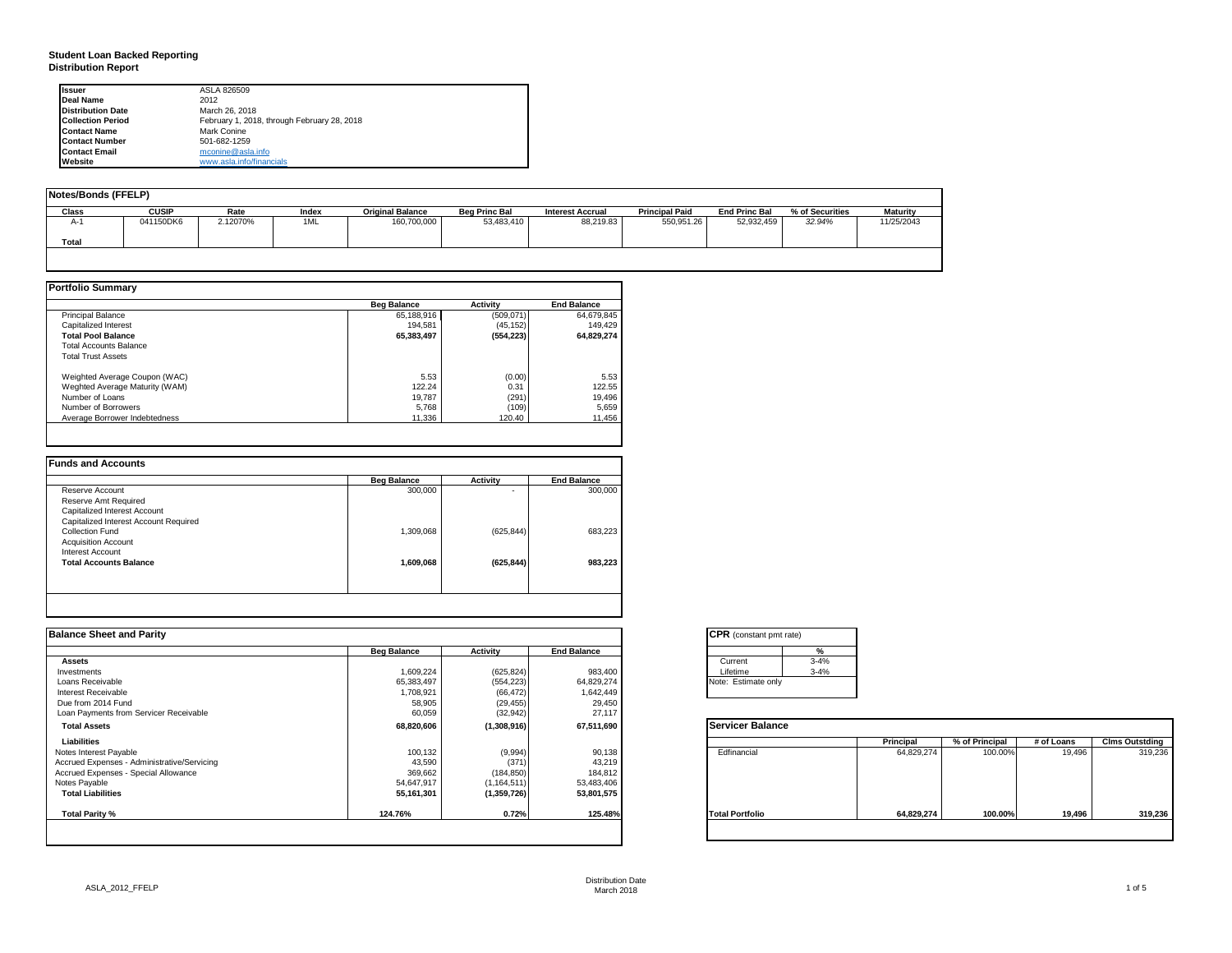### **Student Loan Backed Reporting**

#### **Distribution Report**

|                           | # of Loans |        | <b>Principal</b> |            | % of Principal   |         | <b>WAC</b> |        | <b>WARM</b> |        |
|---------------------------|------------|--------|------------------|------------|------------------|---------|------------|--------|-------------|--------|
|                           | Beginning  | Endina | Beginning        | Ending     | <b>Beginning</b> | Ending  | Beginning  | Ending | Beginning   | Ending |
| In School                 | 60         | 39     | 214,267          | 167,364    | 0.33%            | 0.26%   | 5.80       | 5.98   | 119.56      | 119.69 |
| Grace                     | 37         | 53     | 122,969          | 143,065    | 0.19%            | 0.22%   | 5.22       | 5.16   | 119.15      | 119.71 |
| Repayment                 |            |        |                  |            |                  |         |            |        |             |        |
| Current                   | 12,273     | 12,154 | 37,153,195       | 37,598,232 | 56.82%           | 58.00%  | 5.63       | 5.66   | 130.25      | 130.76 |
| 31-60 Days Delinquent     | 583        | 524    | 2,001,877        | 1,801,994  | 3.06%            | 2.78%   | 5.79       | 5.58   | 109.75      | 117.24 |
| 61-90 Days Delinquent     | 354        | 382    | 1,294,304        | 1,392,032  | 1.98%            | 2.15%   | 5.59       | 5.60   | 124.07      | 123.50 |
| 91-120 Days Delingent     | 293        | 267    | 1,125,051        | 937,364    | 1.72%            | 1.45%   | 5.61       | 5.62   | 120.07      | 106.69 |
| 121-180 Days Delinquent   | 1,003      | 482    | 4,307,852        | 1,944,315  | 6.59%            | 3.00%   | 5.75       | 5.76   | 118.18      | 119.56 |
| 181-270 Days Delinquent   | 278        | 802    | 1,061,255        | 3,492,713  | 1.62%            | 5.39%   | 5.50       | 5.68   | 120.13      | 115.45 |
| 271+ Days Delinquent      | 114        | 96     | 399,101          | 327,257    | 0.61%            | 0.50%   | 5.57       | 5.66   | 123.61      | 114.07 |
| <b>Total Repayment</b>    | 14,898     | 14,707 | 47,342,634       | 47,493,908 | 72.41%           | 73.26%  | 5.65       | 5.66   | 127.59      | 127.86 |
| Forbearance               | 2,630      | 2,436  | 10,476,283       | 9,535,079  | 16.02%           | 14.71%  | 5.71       | 5.70   | 118.94      | 118.69 |
| Deferment                 | 2,074      | 2,156  | 6,913,901        | 7,184,428  | 10.57%           | 11.08%  | 5.69       | 5.63   | 118.08      | 118.04 |
| <b>Claims in Progress</b> | 88         | 105    | 313,443          | 305,431    | 0.48%            | 0.47%   | 5.65       | 5.29   | 104.53      | 128.38 |
| <b>Claims Denied</b>      |            |        |                  |            |                  |         |            |        |             |        |
| <b>Total Portfolio</b>    | 19,787     | 19,496 | 65,383,497       | 64,829,274 | 100.00%          | 100.00% | 5.66       | 5.66   | 125.05      | 125.38 |

|                                     | # of Loans |        | <b>Principal</b> |            | % of Principal   |         | <b>WAC</b>       |        | <b>WARM</b>      |        |
|-------------------------------------|------------|--------|------------------|------------|------------------|---------|------------------|--------|------------------|--------|
|                                     | Beginning  | Ending | Beginning        | Ending     | <b>Beginning</b> | Ending  | <b>Beginning</b> | Endina | <b>Beginning</b> | Ending |
| Current                             | 12,273     | 12.154 | 37, 153, 195     | 37,598,232 | 78.48%           | 79.16%  | 5.63             | 5.66   | 130.25           | 130.76 |
| 31-60 Days Delinquent               | 583        | 524    | 2,001,877        | 1,801,994  | 4.23%            | 3.79%   | 5.79             | 5.58   | 109.75           | 117.24 |
| 61-90 Days Delinquent               | 354        | 382    | 1,294,304        | 1,392,032  | 2.73%            | 2.93%   | 5.59             | 5.60   | 124.07           | 123.50 |
| 91-120 Days Delingent               | 293        | 267    | 1,125,051        | 937,364    | 2.38%            | 1.97%   | 5.61             | 5.62   | 120.07           | 106.69 |
| 121-180 Days Delinquent             | 1,003      | 482    | 4,307,852        | 1,944,315  | 9.10%            | 4.09%   | 5.75             | 5.76   | 118.18           | 119.56 |
| 181-270 Days Delinquent             | 278        | 802    | 1,061,255        | 3,492,713  | 2.24%            | 7.35%   | 5.50             | 5.68   | 120.13           | 115.45 |
| 271+ Days Delinquent                | 114        |        | 399,101          | 327,257    | 0.84%            | 0.69%   | 5.57             | 5.66   | 123.61           | 114.07 |
| <b>Total Portfolio in Repayment</b> | 14,898     | 14,707 | 47,342,634       | 47,493,908 | 100.00%          | 100.00% | 5.65             | 5.66   | 127.59           | 127.86 |

| Portfolio by Loan Type           |                  |        |                  |                             |                  |         |                  |        |             |        |
|----------------------------------|------------------|--------|------------------|-----------------------------|------------------|---------|------------------|--------|-------------|--------|
|                                  | # of Loans       |        |                  | Principal<br>% of Principal |                  |         | <b>WAC</b>       |        | <b>WARM</b> |        |
|                                  | <b>Beginning</b> | Ending | <b>Beginning</b> | Ending                      | <b>Beainning</b> | Ending  | <b>Beginning</b> | Ending | Beginning   | Ending |
| Subsidized Consolidation Loans   |                  |        |                  |                             |                  |         |                  |        |             |        |
| Unsubsidized Consolidation Loans |                  |        |                  |                             |                  |         |                  |        |             |        |
| Subsidized Stafford Loans        | 11,161           | 10,998 | 29.743.881       | 29.478.226                  | 45.49%           | 45.47%  | 5.53             | 5.53   | 117.60      | 117.76 |
| Unsubsidized Stafford Loans      | 8,284            | 8,165  | 33,855,838       | 33,585,200                  | 51.78%           | 51.81%  | 5.65             | 5.65   | 132.12      | 132.61 |
| PLUS/GradPLUS Loans              | 342              | 333    | 1,783,777        | 1,765,848                   | 2.73%            | 2.72%   | 8.08             | 8.08   | 114.98      | 115.19 |
| SLS Loans                        |                  |        |                  |                             |                  |         |                  |        |             |        |
| <b>Total Portfolio</b>           | 19,787           | 19,496 | 65,383,497       | 64,829,274                  | 100.00%          | 100.00% | 5.66             | 5.66   | 125.05      | 125.38 |

| <b>Beginning</b> | Endina | <b>Beginning</b> | Ending     | Beginning | Endina  | <b>Beainning</b> | Endina | Beginning  | Ending      |
|------------------|--------|------------------|------------|-----------|---------|------------------|--------|------------|-------------|
| 15,280           | 15,034 | 52,257,048       | 51,771,912 | 79.92%    | 79.86%  | 5.66             | 5.66   | 125.22     | 125.59      |
| 4,177            | 4,136  | 12,317,857       | 12,279,748 | 18.84%    | 18.94%  | 5.69             | 5.69   | 124.79     | 124.88      |
| 330              | 326    | 808,592          | 777,614    | 1.24%     | 1.20%   | 5.69             | 5.65   | 117.59     | 119.66      |
|                  |        |                  |            |           |         |                  |        |            |             |
|                  |        |                  |            |           |         |                  |        |            |             |
| 19,787           | 19,496 | 65,383,497       | 64,829,274 | 100.00%   | 100.00% | 5.66             | 5.66   | 125.05     | 125.38      |
|                  |        | # of Loans       |            | Principal |         | % of Principal   |        | <b>WAC</b> | <b>WARM</b> |

| <b>Portfolio Indices</b> |            |        |                  |            |                  |         |  |
|--------------------------|------------|--------|------------------|------------|------------------|---------|--|
|                          | # of Loans |        | <b>Principal</b> |            | % of Principal   |         |  |
|                          | Beainnina  | Endina | Beainnina        | Endina     | <b>Beainning</b> | Ending  |  |
| Fixed Loans              | 11,640     | 11,455 | 43,458,119       | 43,077,320 | 66.47%           | 66.45%  |  |
| Variable Loans           | 8,147      | 8,041  | 21,925,377       | 21.751.954 | 33.53%           | 33.55%  |  |
| T-Bill Loans             | 8,147      | 8,041  | 21,925,377       | 21,751,954 | 33.53%           | 33.55%  |  |
| CMT Loans                |            |        |                  |            |                  |         |  |
| <b>Total Portfolio</b>   | 19,787     | 19,496 | 65,383,497       | 64,829,274 | 100.00%          | 100.00% |  |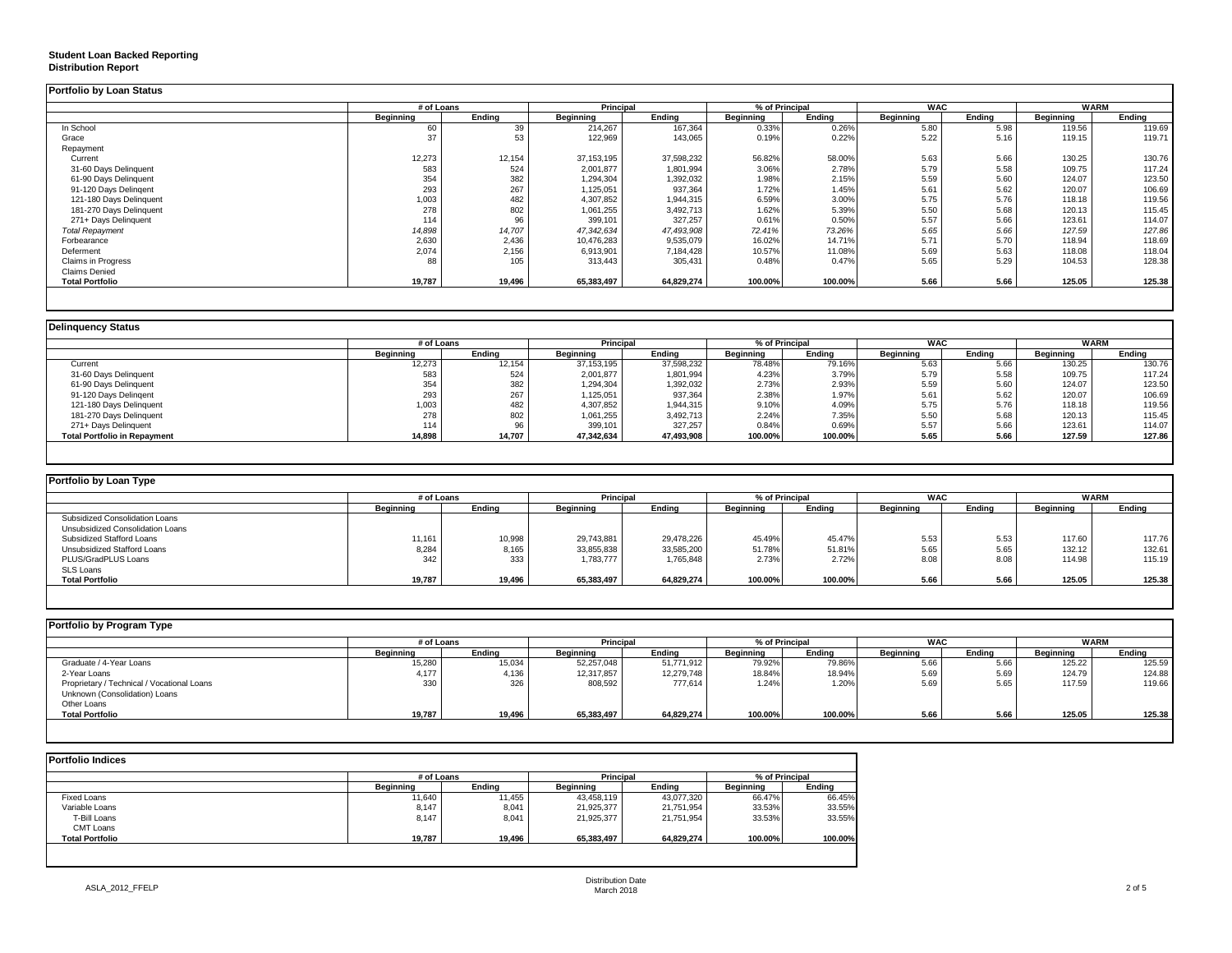**Distribution Date** March 26, 2018<br>**Collection Period** February 1, 2018, through February 1, 2018, through February 1, 2018, through February 1, 2018, through February 1, 2018, through February 1, 2018, through February 1, February 1, 2018, through February 28, 2018

# **Collection Activity**

| as of 2/28/2018 | <b>Collection Account</b>                                                                    |
|-----------------|----------------------------------------------------------------------------------------------|
| 1,309,068       | Beginning Balance - February 1, 2018                                                         |
| 865,346         | <b>Collection Amount Received</b>                                                            |
|                 | Recoveries                                                                                   |
|                 | Reserve Account                                                                              |
| 166             | <b>Excess of Required Reserve Account</b>                                                    |
| 869             | Interest on Investment Earnings                                                              |
|                 | Capitalized Interest Account (after a stepdown or release date)                              |
|                 | <b>Acquisition Account</b>                                                                   |
|                 | <b>Payments from Guarantor</b>                                                               |
|                 | Transfer from 2010 Collection Fund for correction of error                                   |
|                 | <b>Required Repurchases</b>                                                                  |
| (183, 158)      | Special Allowance Payable to Department of Education                                         |
|                 | <b>Consolidation Rebate Fees</b>                                                             |
|                 | Rating Agency Surveillance Fees                                                              |
| (1,309,068)     | Principal payments, interest payments, administration fees, servicing fees, and trustee fees |
|                 | Other Amounts Received in Collection                                                         |
| 683,223         | <b>Total Available Funds</b>                                                                 |

| <b>Fees Due for Current Period</b> | as of 2/28/2018 |
|------------------------------------|-----------------|
| Indenture Trustee Fees             | 833.33          |
| <b>Servicing Fees</b>              | 37,817          |
| <b>Administration Fees</b>         | 5,402.00        |
| Late Fees                          |                 |
| <b>Other Fees</b>                  |                 |
| <b>Total Fees</b>                  | 44,052.33       |

| <b>ICumulative Default Rate</b>                                                                     | as of 2/28/2018 |
|-----------------------------------------------------------------------------------------------------|-----------------|
|                                                                                                     |                 |
| Current Period Defaults (\$)                                                                        | 248.487.07      |
| Cumulative Defaults (\$)                                                                            | 36,586,430.78   |
| Cumulative Default (% of original pool balance)                                                     | 22.79%          |
| Cumulative Default (% of cumulative entered repayment balance) <sup>a</sup>                         | 56.71%          |
| Current Period Payments (Recoveries) from Guarantor (\$)                                            | 234,486.48      |
| Current Period Borrower Recoveries (\$)                                                             | n/a             |
| Cumulative Recoveries (\$) <sup>b</sup>                                                             | \$34,590,145.76 |
| Cumulative Recovery Rate (%)                                                                        | 94.54%          |
| Cumulative Net Loss Rate (%)                                                                        | 1.24%           |
| Servicer Reject Rate (FFELP) (%)                                                                    |                 |
| Cumulative Servicer Reject Rate (FFELP) (%)                                                         |                 |
| Repayment balance includes all repayment loans with the exception of balances in claim status<br>a) |                 |
| b)<br>Cumulative Recoveries includes 97% of claims in progress balances                             |                 |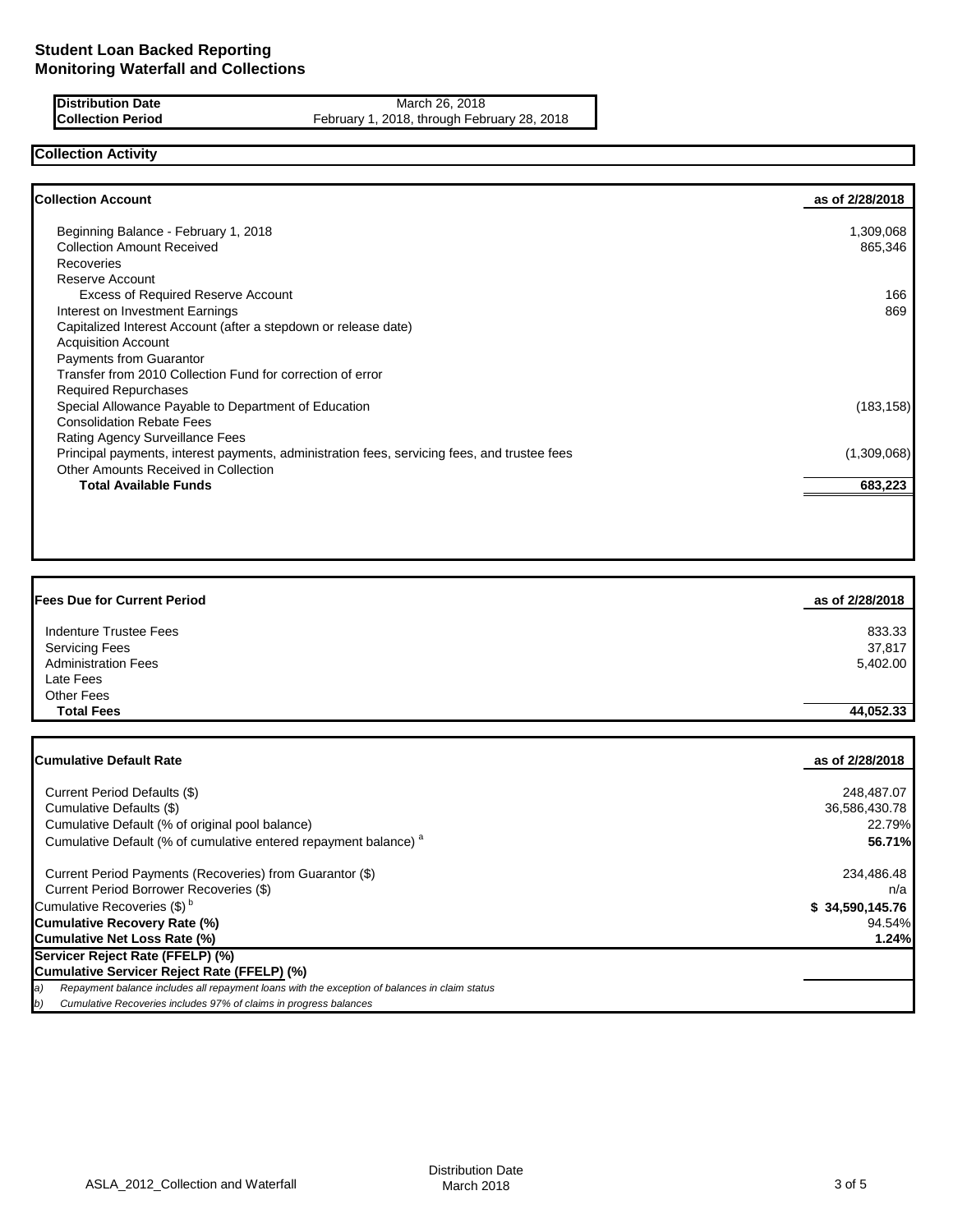## **Waterfall Activity**

| <b>Amount Due</b><br><b>Amount Remaining</b>                                              |
|-------------------------------------------------------------------------------------------|
| 683,223                                                                                   |
|                                                                                           |
| 833.33<br>682,390                                                                         |
| 644,572.87<br>37,817.00                                                                   |
| 639,170.87<br>5,402.00                                                                    |
| 88219.83<br>550,951.04                                                                    |
| Sixth: Reinstate the balance of the Reserve Fund up to the Specified Reserve Fund Balance |
| (0)<br>550,951.26                                                                         |
|                                                                                           |

| <b>Principal and Interest Distributions</b> | Class A-1  |
|---------------------------------------------|------------|
|                                             |            |
| Monthly Interest Due                        | 88,219.83  |
| Monthly Interest Paid                       | 88,219.83  |
| <b>Interest Shortfall</b>                   | 0          |
| Interest Carryover Due                      | 0          |
| Interest Carryover Paid                     | 0          |
| <b>Interest Carryover</b>                   | $\Omega$   |
| Monthly Principal Distribution Amount       | 550,951.26 |
| Monthly Principal Paid                      | 550,951.26 |
| Shortfall                                   | 0          |
| <b>Total Distribution Amount</b>            | 639,171.09 |
|                                             |            |